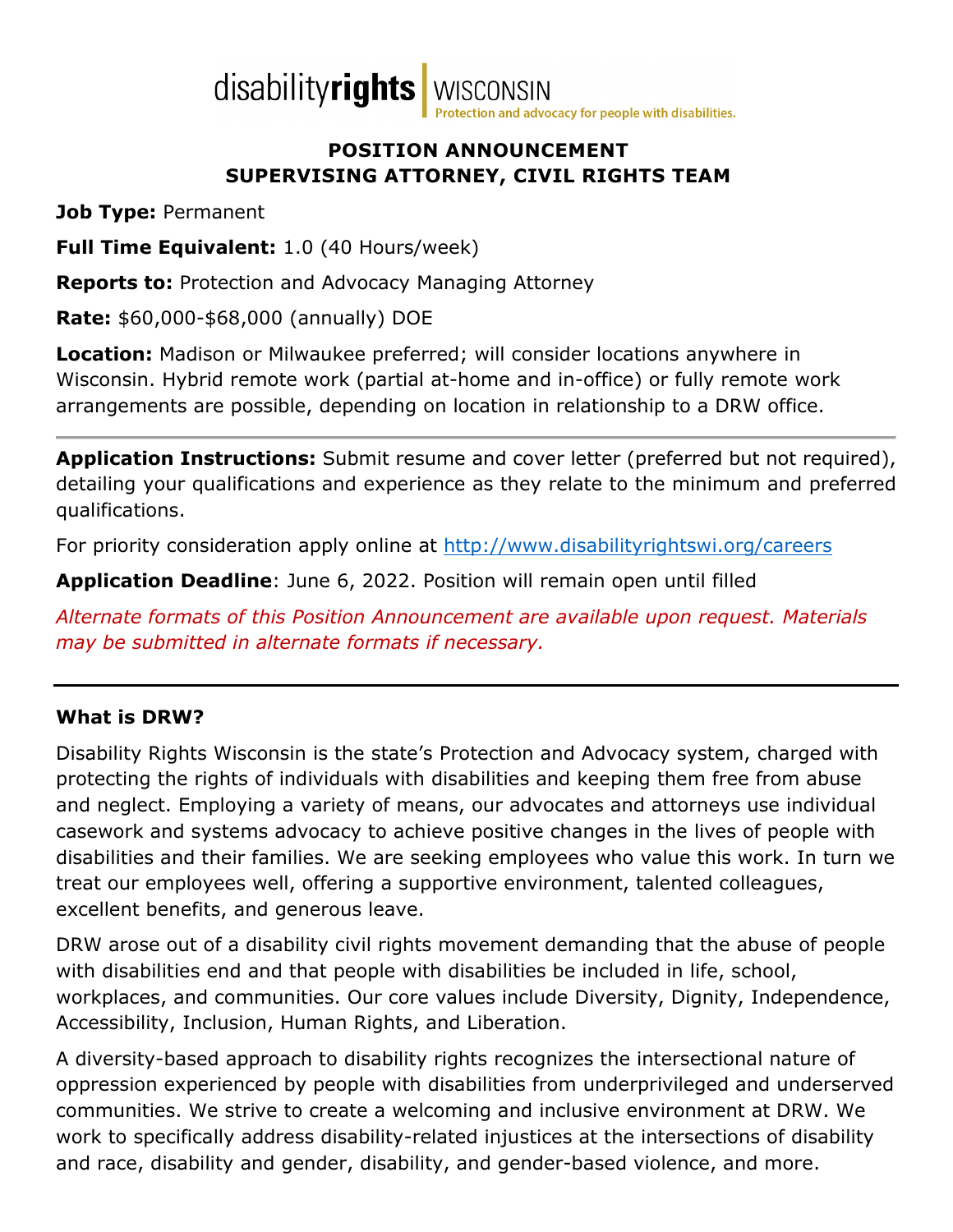disabilityrights WISCONSIN

# **Job Summary**

The Supervising Attorney will provide team leadership and coordination for the Civil Rights Team, to include grant reporting, supervision, and advocacy quality assurance; will engage in individual and systemic legal advocacy; and provide outreach and training on issues related to employment and housing discrimination.

The Supervising Attorney is responsible for providing individual advocacy and direct legal representation on disability rights issues, including the Americans with Disabilities Act, the Wisconsin Fair Employment Act, and the Fair Housing Act and the Rehabilitation Act through litigation, systems change initiatives, and outreach and training. The Supervising Attorney is also responsible for providing supervision to the Civil Rights Team Staff Attorney and Advocacy Specialists and maintaining content area expertise in disability discrimination law and practice.

### **Key Responsibilities**

- 1. Individual Case Legal Practice 40%
	- Provide effective legal representation in a timely manner on behalf of people with disabilities experiencing discrimination in employment, housing or other public accommodations and related matters.
	- Provide timely information, referrals, and legal advice to assigned clients.
	- Accurately complete intake forms and keep organized and up to date case files.
	- Provide attorney backup and consultation on cases handled by Staff Attorneys, Advocacy Specialists, and law clerks.
	- Engage in negotiation, mediation, administrative hearings, and occasional litigation with possibility for impact litigation both individually and with other attorneys.
- 2. Supervision and Management 40%
	- Provide supervision to Civil Rights team Staff Attorney and Advocacy Specialists.
	- Provide leadership to Civil Rights team on identifying new issues and annual planning in participation with others.
	- Coordinate P&A grants as assigned to Civil Rights Team, including completing annual application and reporting forms and oversight of grant budget.
- 3. Systems Advocacy 10%
	- Lead Civil Rights Team in DRW systems change and public policy initiatives that impact individuals with disabilities.
	- Represent DRW on coalitions, and committees, that address advocacy issues, and/or the legal and civil rights of people with disabilities.
	- DRW's primary content area expert in employment and housing discrimination law and practice.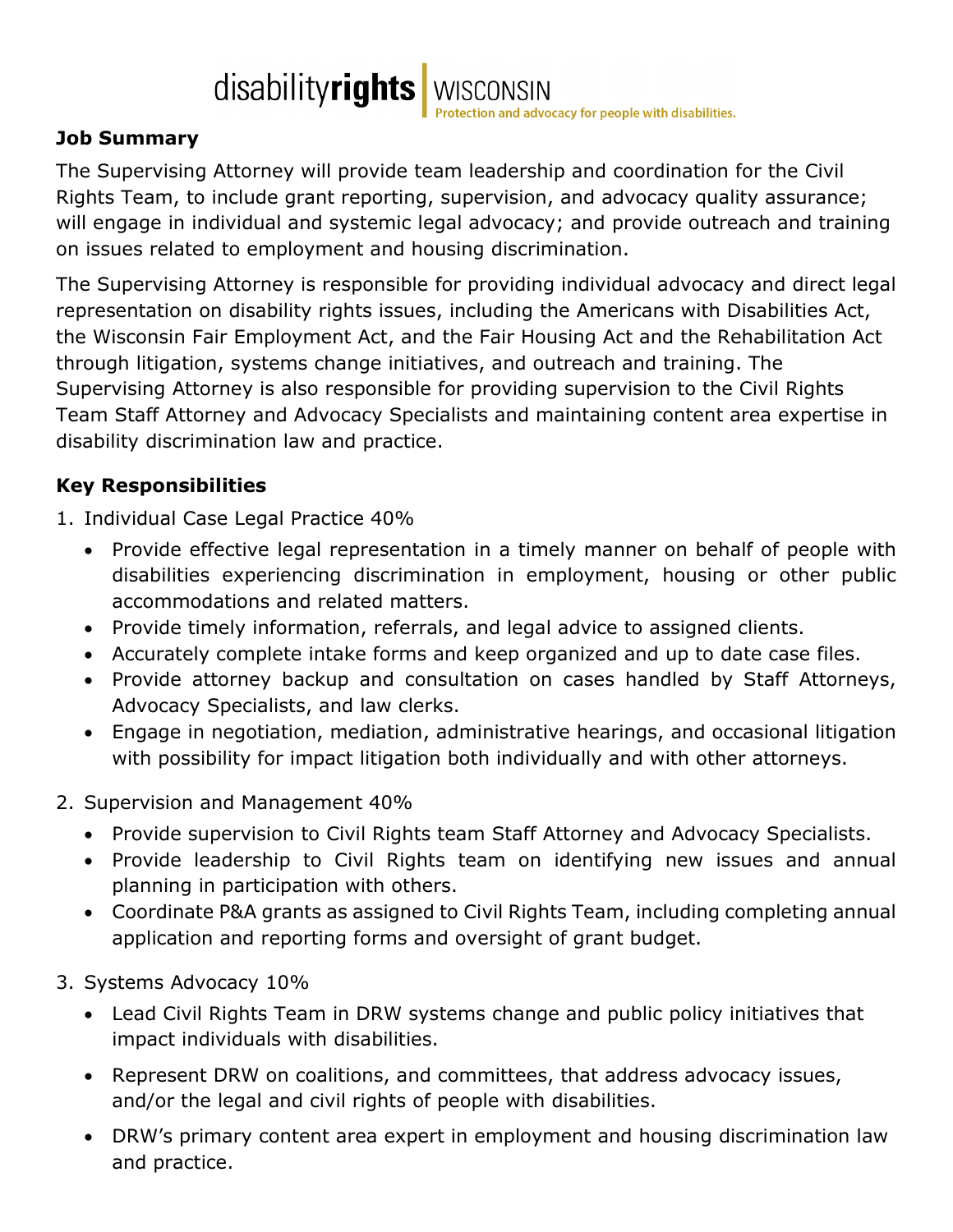

#### 4. Outreach and Training 10%

- Participate in outreach strategies, including efforts focused on specific culturally diverse and disability groups.
- Respond to individual training and media requests regarding employment and housing discrimination issues, develop educational and training materials including social media.

# **Qualifications**

### **Required:**

- Law degree and member of (or eligible for admission to) Wisconsin Bar within 6 months after being hired.
- Three years' experience handling matters related to employment and/or housing discrimination.
- Demonstrated commitment to social justice and/or disability rights.
- Experience handling individual client cases, including keeping organized and up to date case files
- Experience supervising others.
- Good oral and written communication skills and experience working independently and as part of a team
- Familiarity with state and federal laws on employment, fair housing and the Americans with Disabilities Act.
- Experience with federal or state courts and administrative hearings.
- Direct contact with persons from culturally diverse backgrounds.
- Some Statewide travel required.

#### **Preferred:**

- Familiarity with services system including the Division of Vocational Rehabilitation, the Equal Employment Opportunity Commission, the Equal Rights Division, or HUD.
- Experience/direct contact with people with disabilities.
- Experience providing legal backup or advice.
- Experience as lead counsel in state or federal trial practice.
- Experience in non-litigative approaches to systems change (e.g., legislative advocacy, grassroots organizing, and policy analysis).
- Experience providing training or public speaking to a variety of groups.